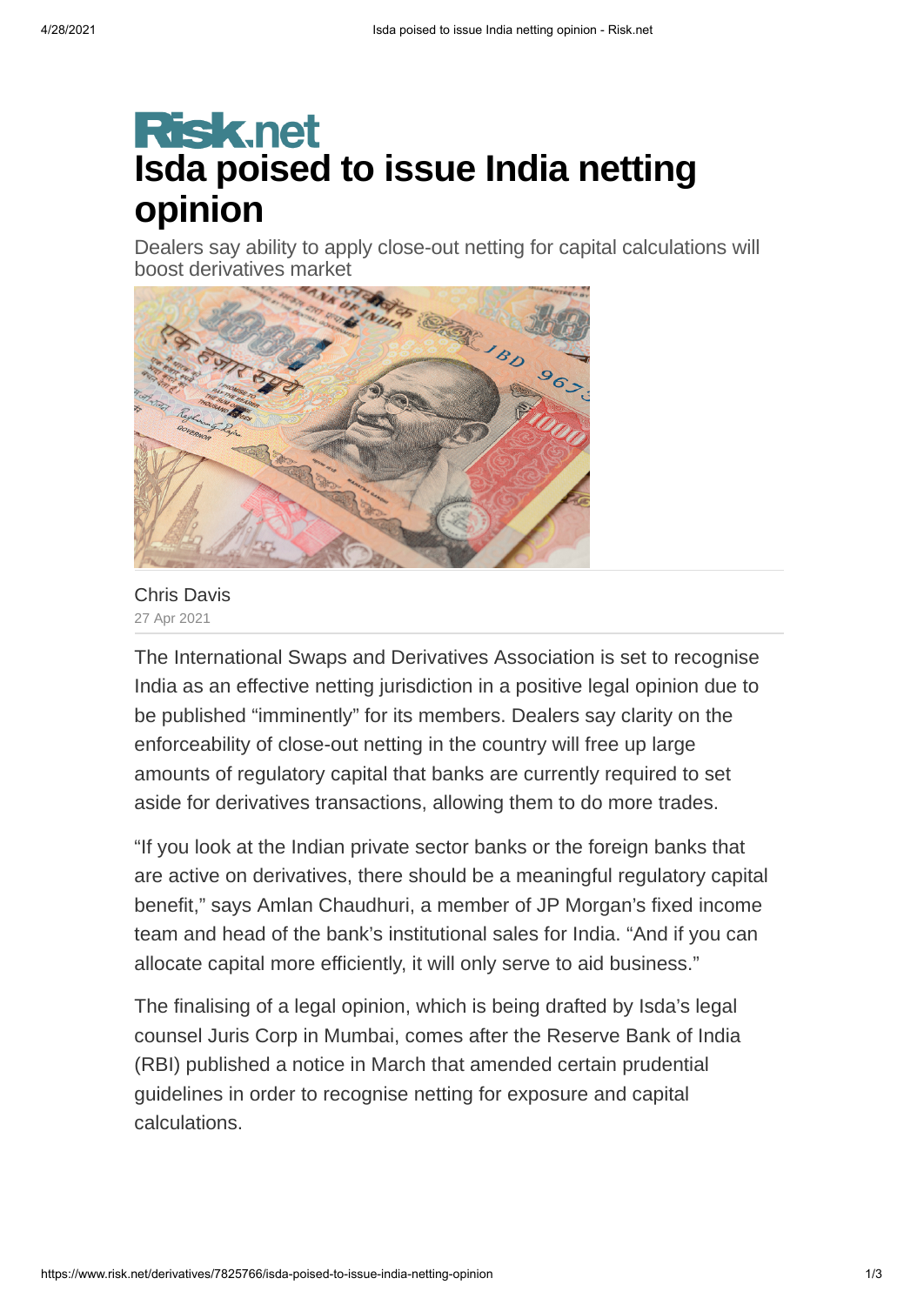Earlier that month, the central bank published another notification defining the so-called qualified financial contracts (QFCs) to which closeout netting will apply. The notification identified two classes of transaction: derivatives and repurchase agreements.

The Bilateral Netting of Qualified Financial Contracts Act 2020 was **introduced in Lok Sabha**, the lower house of India's parliament, in September last year. The law created a legislative framework that permits close-out netting on QFCs where one party is a regulated entity in India.

When banks can use close-out netting, positive and negative mark-tomarket amounts can be collapsed into a single amount payable upon default. Although banks in India can apply the technique when calculating counterparty risk exposures, a framework was required for them to use it for regulatory capital calculations.

"A lot of banks in India were already using netting internally for credit – what we didn't have was the ability to net exposure from a regulatory capital calculation," says Chaudhuri. "That's what has changed because of this notification by the RBI. It allows you to net your exposure when calculating capital, so what banks have to put aside in terms of capital will come down."

## **Two-part approach**

The legal opinion will be structured into two sections, according to lawyers from Juris Corp. One part will set out where close-out netting can be applied.

"The condition of the netting act is you need to be dealing only QFCs and one of the counterparties is a regulated entity in India," says Jayesh H, co-founder of Juris Corp in Mumbai. "That's the first part of the legal opinion and it assumes these two conditions are being satisfied."

The second part of the opinion will address the circumstances in which close-out netting cannot be applied by market participants. One such instance would be a transaction using an instrument that is not a QFC. Another would be if neither counterparty is a regulated entity in India.